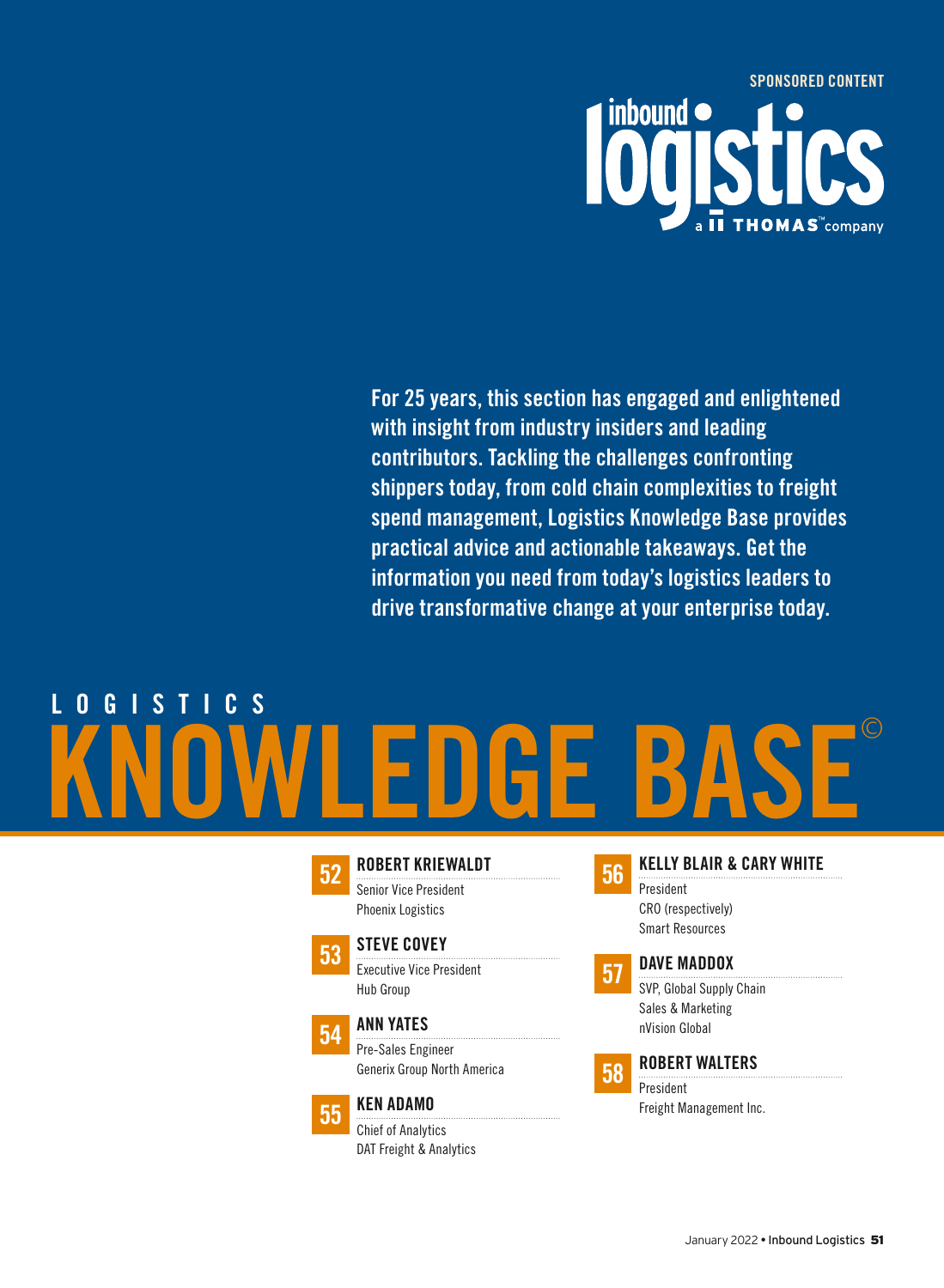## <span id="page-1-0"></span>The Relationship Between Supply Chain Resiliency and Sustainability

**Companies with robust sustainability programs learned supply chain resiliency is an inevitable side effect of those initiatives. Here's how sustainability supports resiliency.**

The COVID-19 pandemic shined<br>a spotlight on the frailty of the<br>global supply chain. As a result,<br>business leaders have sport the better a spotlight on the frailty of the global supply chain. As a result, business leaders have spent the better part of two years pursuing solutions and strategies that can help build more resilient supply chain operations. This enhanced focus on agility and resiliency has also driven increased interest in supply chain sustainability efforts—and for a good reason.

Companies that already had robust sustainability programs in place before 2020 learned that supply chain resiliency was an inevitable side effect of those initiatives. As a result, advocates of environmental, social, and governance (ESG) programs may now find it easier to get support from the boardroom as the world moves beyond the pandemic.

#### Why Does Sustainability Create Resiliency?

In a Stanford Graduate School of Business study, 63% of buyers and 73% of suppliers said their sustainable procurement practices helped them endure the pandemic. The same study showed 70% of procurement leaders saw supply chain resilience as the desired outcome for their sustainability efforts. In addition, MIT's State of Supply Chain Sustainability report showed many companies maintained or increased their sustainability investments throughout the pandemic.

Sustainability intersects with resiliency in a variety of ways:

**• Responsible partnerships.** When suppliers, carriers, logistics partners, and follow

other stakeholders willingly share data about their operational practices, it becomes easier to identify risky partnerships. Building a sustainable operation requires eliminating

contracts with businesses that behave in risky ways. When markets become volatile, the company can then rely on a more robust partner network to help it weather the storm.

**• Established visibility.** Sustainable companies already have visibility in their supply chains, and visibility is a cornerstone of resiliency. With transparency between supply chain partners, all parties can identify mutual risks and implement measures to mitigate them. As a result, sustainable companies communicated with partners and reacted more quickly to disruptions caused by COVID-19.

**• Climate change.** The effects of climate change have already begun showing themselves in the form of more frequent storms, flooding, wildfires, droughts, and more. These events have a disruptive effect on the supply chain, meaning decarbonization efforts tie directly into future supply chain resiliency.

#### Does Your Logistics Partner Support Your ESG Efforts?

Third-party logistics (3PL) companies play a crucial part in supporting broader corporate sustainability initiatives. Your 3PL can support your ESG efforts in the following ways:

About Phoenix Logistics. **Strategic Real Estate. Applied Technology. Tailored Service. Creativity. Flexibility. These fundamentals reflect everything we do at Phoenix Logistics. We provide specialized support in locating and attaining the correct logistics solutions for every client we serve. [phoenix3pl.com](www.phoenix3pl.com)**



**• Transportation.** Logistics providers can optimize routes to use less fuel, locate inventory nearer to your customers to minimize delivery distances, and consolidate shipments to reduce the number of trucks on the road.

**• Packaging.** A 3PL can help you identify greener packaging options for your shipments to reduce landfill waste.

• Energy-efficient warehouses. Simple adjustments such as climate control, LED lighting, and solar panels optimize energy usage in the warehouse.

**• Reverse logistics.** Your 3PL can optimize your reverse logistics practices, keeping usable inventory out of landfills and allowing you to resell or dispose of returns responsibly.

**• Fair labor practices.** When it provides a good work/life balance, fair wages, and responsible labor practices, your 3PL functions as an extension of your ESG initiatives.

**• Data transparency.** Sharing data allows you to work with your 3PL to identify risks and areas for improvement.

If you want to have a sustainable supply chain, choosing a logistics partner that can align with your company values and practices is essential.

#### —By Robert Kriewaldt



Senior Vice President, Phoenix Logistics [Robert@Phoenix3PL.com](mailto:Robert@Phoenix3PL.com) [phoenix3pl.com](www.phoenix3pl.com) 920-915-9746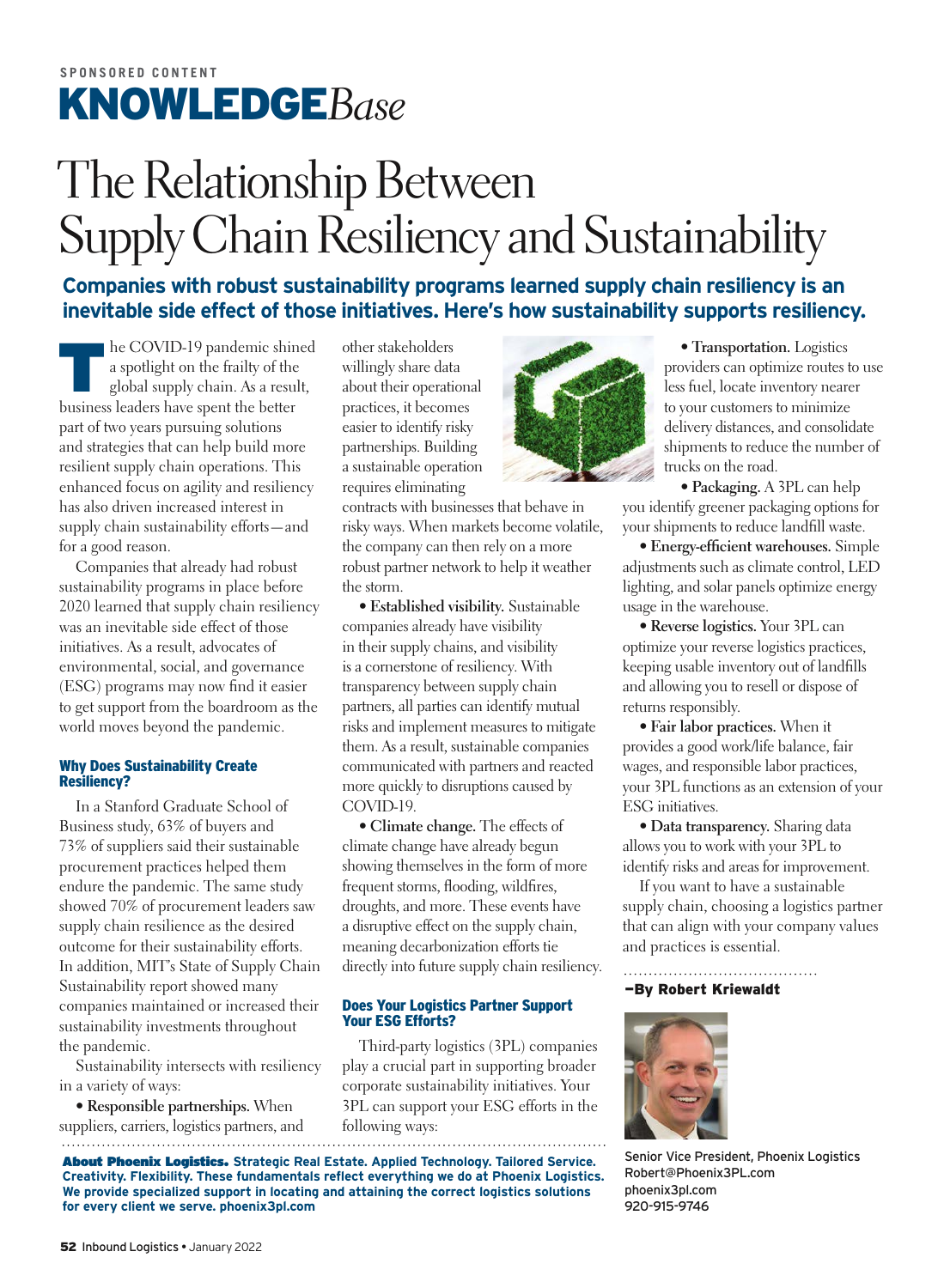## <span id="page-2-0"></span>Key Habits of Highly Effective Cold Chain Shippers

#### **Maintaining optimum conditions for temperature-sensitive cargo takes experience and know-how. Here are four attributes of effective and reliable cold chain shippers.**

The North American cold<br>
the market is expected<br>
reach \$118.55 billion by<br>
end of this wear, with industries f chain market is expected to reach \$118.55 billion by the end of this year, with industries from pharmaceutical to food manufacturers dependent on the latest advancements in efficiency and reliability. As e-commerce grows and rail and truckload volumes soar, there has been an increased need for specialty services such as

refrigerated shipping.

Keeping cargo at optimum temperatures during transport takes experience that only comes from following rigid standard operating procedures (SOPs) combined with stateof-the-art technology, as well as clear protocols if problems arise. Here are four habits of highly effective cold chain shippers.

#### Know Your Commodity

When transporting temperature-sensitive freight, what you are shipping is as important as how it's shipped. Produce is different from frozen packaged goods, which are different from pharmaceuticals or nursery stock. All stakeholders involved in the shipment—shipper, driver, dispatcher, receiver—should be familiar with the product and its specifications. The cargo's temperature set point, acceptable temperature range, and, in the case of produce, pulping instructions, should be clearly and accurately documented on all required paperwork.

#### Transparency and Visibility

Less than a decade ago, cold chain shippers would wave goodbye to their freight at the loading dock, hoping their shipment would get to its destination safely and unspoiled. That scenario has changed with the advancements in new freight technologies providing visibility that mitigates risk and adds

their own set of procedures to follow. Critical aspects of successful cold chain shipping include pre-cooling both cargo and trailer, knowing when to run a reefer unit on continuous versus start-stop, avoiding mixed loads of fresh and frozen cargo, and understanding best practices for loading and unloading temperaturesensitive freight.



agility. Whether shipping by rail or by truck, cold chain providers can now deliver real-time information through GPS location tracking and onboard temperature-monitoring.

#### Following SOPs to the "T"

As food moves through the supply chain, it is rarely more at risk than when in transit. Following a strict set of guidelines and SOPs is crucial for every step of the shipment's journey. Shippers, drivers, and receivers should each have

About Hub Group. **For over 50 years, Hub Group has helped customers meet their supply chain needs with a focus on service, integrity, and innovation. For more information about our cold chain capabilities, visit<www.hubgroup.com>or contact your Hub Group representative today.**

### Access to Capacity in a Tight Market

Since the beginning of the pandemic, freight volumes have skyrocketed, and what scarce capacity there was in the truck market has become even scarcer. Refrigerated shippers were most affected, as there are fewer reefer units in the market than dry vans. Being able to access additional capacity when the market is volatile is essential to a successful cold chain strategy. Having the option to use asset-based or brokerage transport gives shippers

multimodal solutions—a clear advantage when capacity becomes an issue.

#### —By Steve Covey



Executive Vice President Hub Group [info@hubgroup.com](mailto:info@hubgroup.com) [hubgroup.com](www.hubgroup.com) 800-377-5833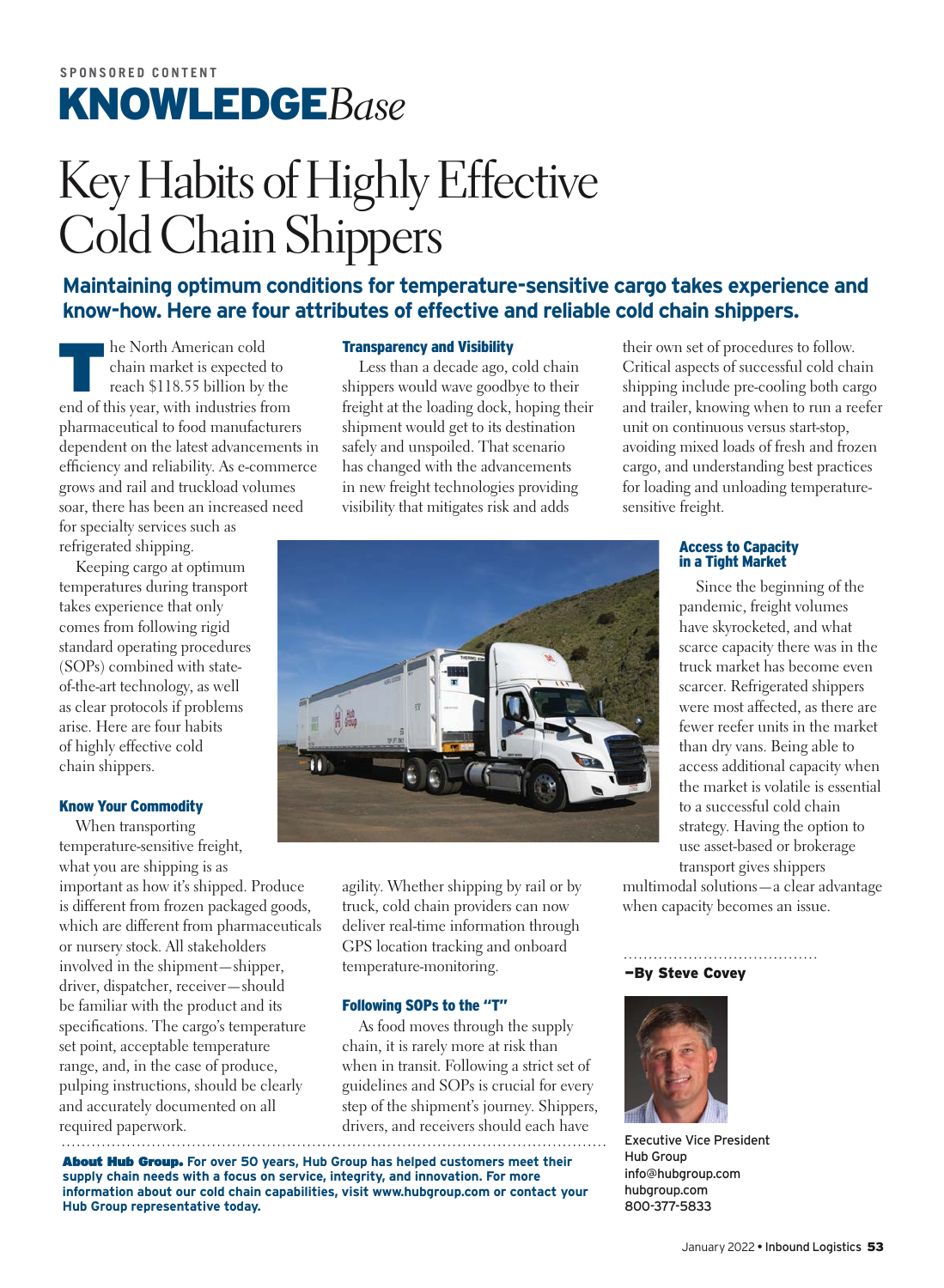## <span id="page-3-0"></span>Achieving Exponential Growth with Your Warehouse Management System

#### **A warehouse management system provides business agility in an unparalleled manner integrating all aspects of the supply chain to allow companies to scale.**

supply chain management<br>is evolving to accommoda<br>new technology and busin<br>models Maintaining the status cu is evolving to accommodate new technology and business models. Maintaining the status quo is no longer enough to keep up with demand in a rapidly changing marketplace. Companies require an agile, modern, and up-to-date warehouse management system (WMS) that when used in conjunction with a manufacturing execution system (MES), supports exponential growth. It is possible to develop sustainable manufacturing while enabling the business to seize opportunities for further development by using the innovative digital features a WMS has to offer.

#### Simplified Automation

By providing real-time inventory tracking through digitization, it becomes easier to fulfill orders while keeping your focus on the bigger picture. Advanced WMS software can facilitate smooth order fulllment by analyzing stock against scheduled deliveries. Precision tracking enables companies to move inventory between warehouses, monitor sales, and reduce the risk of spoilage through automated tracking.

#### Singular Focal View

By integrating digital access to logistical information, the WMS facilitates communications between all vested stakeholders. With all parties able to view the inventory status in real-time, the physical flow of goods can be better planned and thus more cost-effective.

The automated nature of a WMS allows for comprehensive shipment planning. By integrating all facets of the supply chain, scheduling shipments becomes more efficient (e.g., by delivery date, by location, by product size/ weight).

Tracking the sequence of order deliveries against the manufacturing schedule allows companies to control inventory, prevent backlog, and facilitate the shipment process. With a WMS, all those involved in the supply chain, from manufacturing to shipping, remain in the know at all times.

#### Manufacturing and Warehouse Tracking

Advanced WMS platforms enable the assembly process to continue while accurately tracking raw materials. Instead of informational downtime during production, a modern MES provides details on work in progress and finished goods. It tracks all supplies whether warehoused, in transit, or in production. This reduces expenses due to loss, damage, overproduction, or downtime.

The WMS provides agility through quick response to incidents across the supply chain. It allows manufacturers to avoid loss through prioritizing tasks based on the most relevant metrics (e.g., expiration dates of raw materials, shipment issues, downtime due to maintenance). The savings resulting from this increased efficiency promote steady growth.

#### Sustainable Digitization

Warehouse management systems streamline the transition from paperbased processing to automation. Using modern WMS, businesses can automate manufacturing while utilizing AI to optimize profitability. From algorithmic analysis streamlining productivity to the Internet of Things allowing precision tracking of inventory, a WMS offers ample opportunities for development.

The technology available for integrating the manufacturing and warehousing processes is designed to foster true business growth. By limiting the probability of human errors through automated checks and balances, the WMS reduces loss and fosters business advancement. AI analysis can pinpoint opportunities for further economic development based on the focus of the company. From environmentally friendly campaigns to reducing the cost of labor using robotics, the digitization process offered by a WMS is the first step towards exponential growth.

#### Rapid Deployment of Integrated Functions

This rapid growth is predicated on the forward focus of the company, without issues of human error, inventory loss, or high client attrition rates. The WMS can ensure compliance with relevant regulations and client needs, with objectivity only achievable through automation. Streamlining data exchange across all aspects of the supply chain accelerates the process of receiving information. This allows manufacturers to respond to the needs of consumers, in real-time, without incurring extra costs.

#### —By Ann Yates



Pre-Sales Engineer Generix Group North America [ayates@generixgroup.com](mailto:ayates@generixgroup.com) <www.generixgroup.com>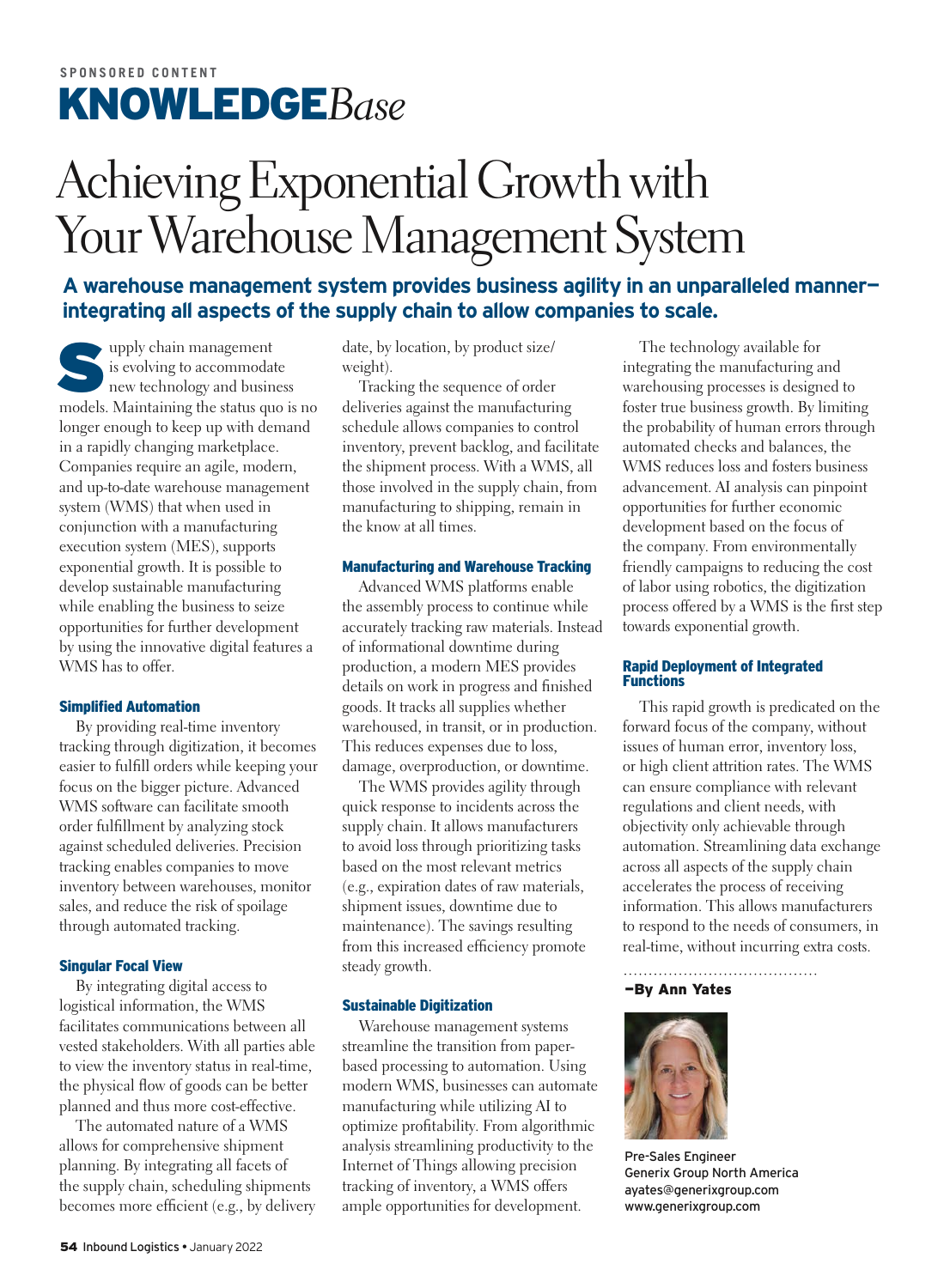## <span id="page-4-0"></span>[Transportation Spend Management in 2022](http://dat.com/knowledgebase)

**Shippers using data intelligence can often insulate themselves from transportation management challenges and at the same time, reduce logistics costs. Here's how:**

supply chain upheavals<br>management extremel<br>in 2021. We can expect a volation made transportation spend management extremely difficult in 2021. We can expect a volatile market to continue, because the factors that affect spot rates and freight volumes aren't going away anytime soon, including constraints on new truck builds, depleted used truck inventory, severe driver shortage, growing freight demand, and supply chain disruption.

#### A transportation market correction is coming, but disruption still looms.

Assuming supply chain backlogs and equipment imbalances dissipate following the peak season, a transportation market correction is likely coming in 2022. When it does, shippers can expect transportation pricing to return to a normal rate of inflation rather than a steep pullback.

Until then, inventory replenishment will be an ongoing effort and will create a ripple-down effect for many shippers. For some, delivery delays will result in a surplus of untimely or misplaced product. Others will grapple with a returns process that echoes the historic spike in e-commerce since COVID-19 emerged. Capacity constraints will continue.

To plan for market corrections or disruptions—and develop response strategies, you need to know which areas of your network are the most susceptible to transportation spend management risks.

#### Expect logistics cost pressures to persist.

Truckload rates at record highs triggered an unprecedented number of new entrants in the carrier marketplace. Anticipated cost increases in 2022 will hit new carrier operations the hardest, especially as inflationary pressure drives up truck and trailer prices. Driver



compensation and diesel fuel prices are two more looming carrier cost drivers in 2022, according to American Transportation Research Institute (ATRI).

Meanwhile, brokers are paying more for capacity as they solve difficult challenges during high demand. At times in 2021, as much as 25% of total truckload freight moved on the spot market. Pre-pandemic, 13% of shipments were spot moves. That uptick adds production costs for brokers on top of increased transportation rates, so operating margins are shrinking while volume grows.

As increased market demand continues to stretch capacity thin into 2022, expect higher quotes for short-term contracts and higher premiums in the spot market. Knowing the current rates in this environment can help you improve your negotiating position and your ability to control transportation costs.

#### Transportation analytics enable better spend management.

When 2022 brings unplanned freight volumes, network disruptions or difficult conversations about transportation costs, effective spend management will depend on in-depth and accurate insights on rates, carrier performance, and market forecasts.

Intelligence-based carrier sourcing solutions help you access a complete picture of transportation providers who have capacity to service lanes where you need additional volume.

Freight rate analytics with broad, deep data sets, and rate lookups for single or multiple lanes can help you evaluate mini-bids and quotes from carriers in the spot market. These current market rate insights ensure you get fair prices in every demand environment.

At the same time, rate forecasts on key lanes—both daily for the coming week and weekly for the coming year empower you to pinpoint the biggest expected increases. This might highlight a need for alternative plans or a review of your current contract rates to make sure they stay in alignment.

To further support strategic planning, granular benchmarks on network performance identify where your carrierand lane-level costs surpassed market averages last year, so you can more closely monitor and plan for those costs in 2022.

Combined, these solutions allow you to navigate logistics challenges while improving transportation spend management in the year ahead.

#### —By Ken Adamo



Chief of Analytics DAT Freight & Analytics [DAT.com](www.DAT.com) 800-547-5417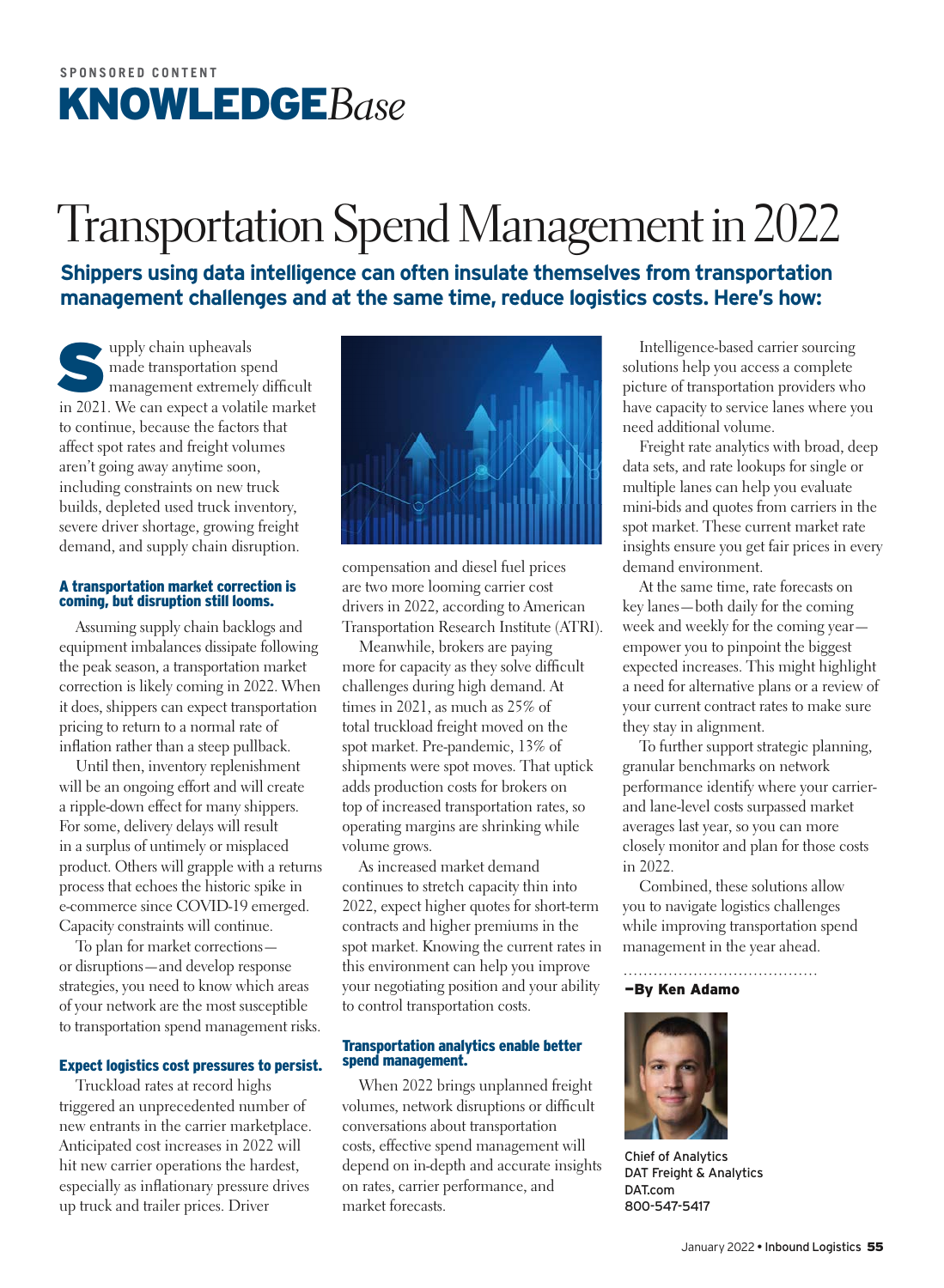## <span id="page-5-0"></span>Is Labor Status Quo Crippling Your Operation?

**Discover the ways your normalcy undermines business success and how to fix it.**

lot of operations leaders think<br>things must be fine because<br>production lines are running, things must be fine because production lines are running, workers are working, and stuff is getting shipped. But just because things are running does *not* mean your business is healthy, profitable, and growing.

Overreliance on the status quo conceals the importance of change. But why should you stay the same when the world is changing all around you? You shouldn't.

There are actions you can take to embrace change instead of the status quo.

#### High Turnover

**The Status Quo:** I can't afford to pay my employees higher wages.

**A Powerful Revelation:** Spending more money on the right people ultimately decreases cost per unit. Higher pay satisfaction has been correlated with higher productivity and organizational loyalty in contingent workers.

**Take Action:** Scour your systems for operational inefficiency. Lower your cost per unit as much as possible so that you have more room to pay competitive wages.

Leaders thinking with the status quo see labor like any other expense: the less you can get away with spending for an equal asset, the better. But people aren't the parts of a kit, or the cardboard boxes stacked in a corner of your warehouse. And contingent workers don't exist in a bubble once they start work on your floor. They realize when they're underpaid and will leave you for a warehouse with more competitive pay if you fail to offer them a satisfying wage.

Your operation becomes a training

ground for other businesses that pay their workers more. You become nothing more than just another stop on the road to a "real" job for the kind of workers you desperately need to keep.

The status quo claims that high turnover is an unfortunate, but unavoidable, characteristic of outsourced labor. It doesn't have to be. Find the money to pay your workers well, and they will stay loyal to your business.

**Beyond the Status Quo:** Start seeing labor as a long-term investment. When you put more energy, care, and yes, money into your workforce, you get a higher return on that labor investment in the form of higher productivity, efficiency, and loyalty.

#### Staffing Agencies

The Status Quo: Staffing agencies are a necessary evil. At the very least, I save money by working with them.

**Discover the Harsh Reality: Staffing** agencies often are a net loss when you factor in the costs associated with high turnover and lower productivity.

Take Action: Fire all staffing agencies in favor of a solutions partner that offers workforce planning strategy, a focus on training new workers, and on-site assistance to eliminate operational inefficiency. These things can make your contingent workforce a profit center.

When you're forced to deal with stafng agencies daily, the glaring issues with the service they provide start to feel normal. For many operational managers, mediocrity becomes their highest expectation for their contingent workforce as a consequence.

Many stafng agencies claim cost savings despite these glaring issues. Companies that work through staffing agencies see cost savings on paper, but ultimately lose money due to higher turnover and lower productivity. The core problem is not one of contingent labor.

The problem is, the staffing agency model is broken. Stafng agencies rarely get you 100% filled. They do a poor job at training workers for your floor, if they manage to train them at all. They fail to make your systemic turnover and productivity problems their concern even though they're sending the workers. And you'd think none of them had ever heard of a drug test from the way they fail to use them.

Despite this, the status quo insists that staffing agencies are necessary. To find a solution, you need to look to things you haven't tried before.

#### Smart Resources

Smart Resources is the contingent workforce planning resolution that's been outside your status-quo radar. We give you a contingent workforce, and then partner with you to solve the turnover, productivity, efficiency, and cost-per-unit.

—By Kelly Blair and Cary White



President and CRO, Smart Resources 833-888-0120 [sales@smartresources.com](mailto:sales@smartresources.com)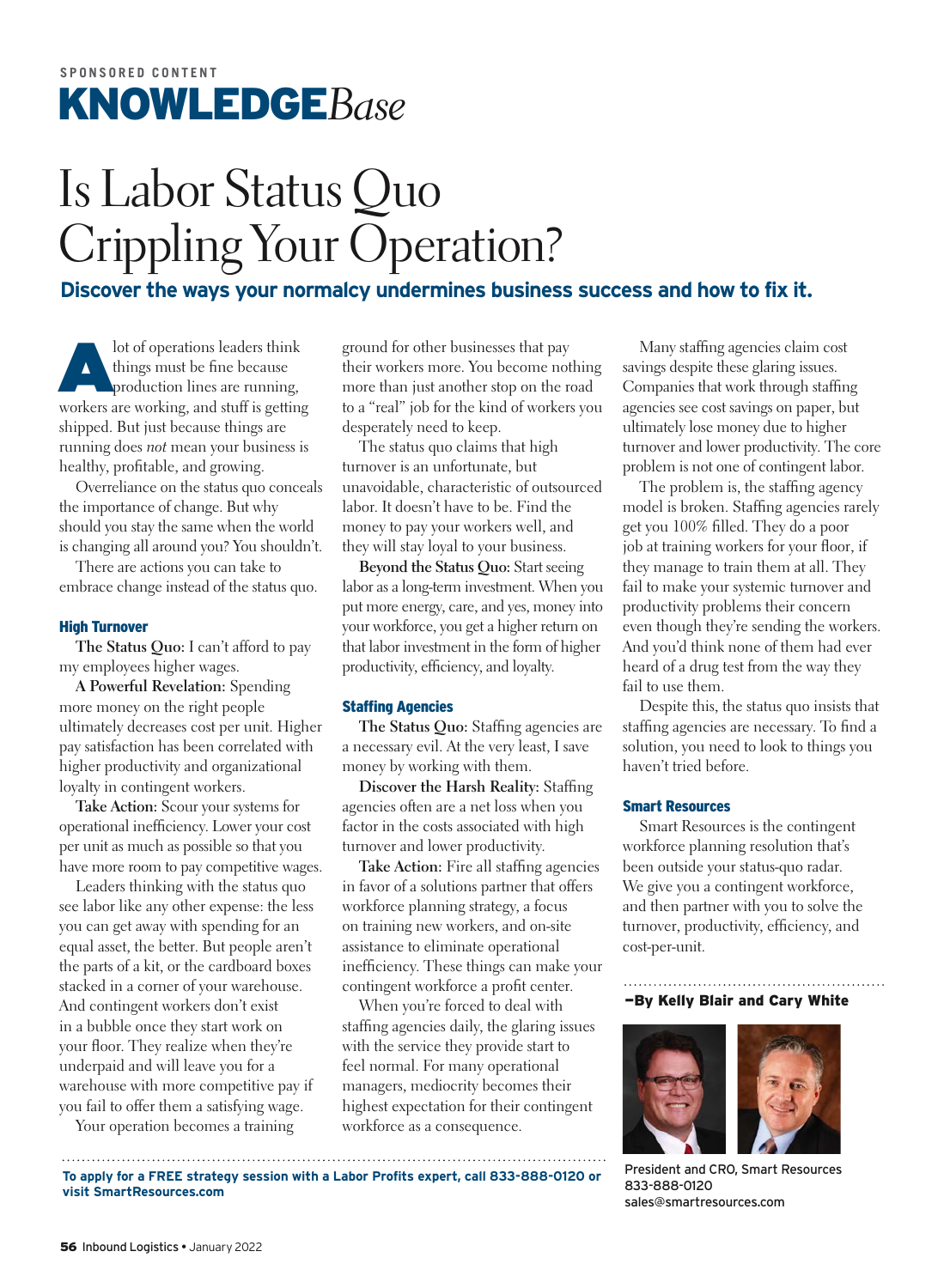## <span id="page-6-0"></span>Addressing Supply Chain Pain Points for Shippers

#### **Sophisticated tools can help shippers contend with their most frequent challenges.**

hippers must navigate a daunting array of complex challenges when operating in today's often turbulent supply chain landscape. Potential pain points are rampant.

Fortunately, shippers can turn to a variety of solutions and tools that can help drive capacity, control for rates, enable visibility, manage inbound and outbound execution of shipments, and improve the freight audit and payment processes—cumulatively addressing those nagging obstacles that frequently surface.

#### Order Management

For instance, a lack of information on inbound orders can cause shippers to need to devote additional costs to labor throughout the supply chain. However, an order management tool within a transportation management system software solution can serve to provide shippers with full visibility for tracking and tracing shipments and the capability to manage events.

That visibility includes a view of purchase order fulfillment and creates the ability to quickly review with the supplier the timing of the shipment to schedule labor at distribution centers for outbound shipment execution.

#### Shipment Execution

When shippers struggle to find capacity from their providers, it leads to increased freight spend and labor costs. Getting status updates on shipments also can eat up time and resources. Through outbound shipment execution tools, shippers can take sales orders



and interface with a transportation management system to manually or auto rate and auto tender shipments to transportation providers. Shippers can gain visibility of shipments down to part level, order number; receive alerts for shipments out of the delivery window; and at the same time control costs.

#### Spot Auction

Global inbound shipments have been in turmoil in 2021 and are forecasted to remain that way at least through the first three quarters of 2022. Ocean shipments, in particular, are facing not only capacity challenges and longer transit times, but extremely high rates.

Operating in these markets means relying heavily on spot auction tools and automated bidding solutions to identify and lock in the best possible rates that match capacity and transit needs. Spot auctioning can be executed for all modes in a timed automated tool for both inbound and outbound shipments.

#### Contract Management

Contract management is a necessary condition for successful

nVision Global **is an industry-leading provider of configurable freight invoice auditing, TMS services & solutions, managed services, business intelligence and multi-modal visibility technology.**

end-to-end procurement and supplier performance—and arguably even more critical than the "sourcing" phase in the end-to-end supplier engagement process. Contract management tools can improve business functioning, control spending through better visibility of spending and identification of future savings, help to monitor and evaluate suppliers, and ensure compliance with clear rules and procedures.

#### Procurement Tool

An RFP bid/tender sourced in one tool for multiple transportation providers offers the ability to run global multimodes and establish tasks and activities. Shippers can build a generic bid and quickly view the low-cost providers. They also can award and allocate multiple providers a percentage of the lane or lanes that need carriers.

#### Freight Audit and Payment

Tech-based tools can help avoid early payments (driving cash flow), duplicate payments, and late payment penalties, while ensuring shippers take advantage of payment terms. They also provide data for future rate negotiations and invaluable visibility to supply chain costs.

#### —By Dave Maddox



Senior Vice President, Global Supply Chain Sales & Marketing nVision Global